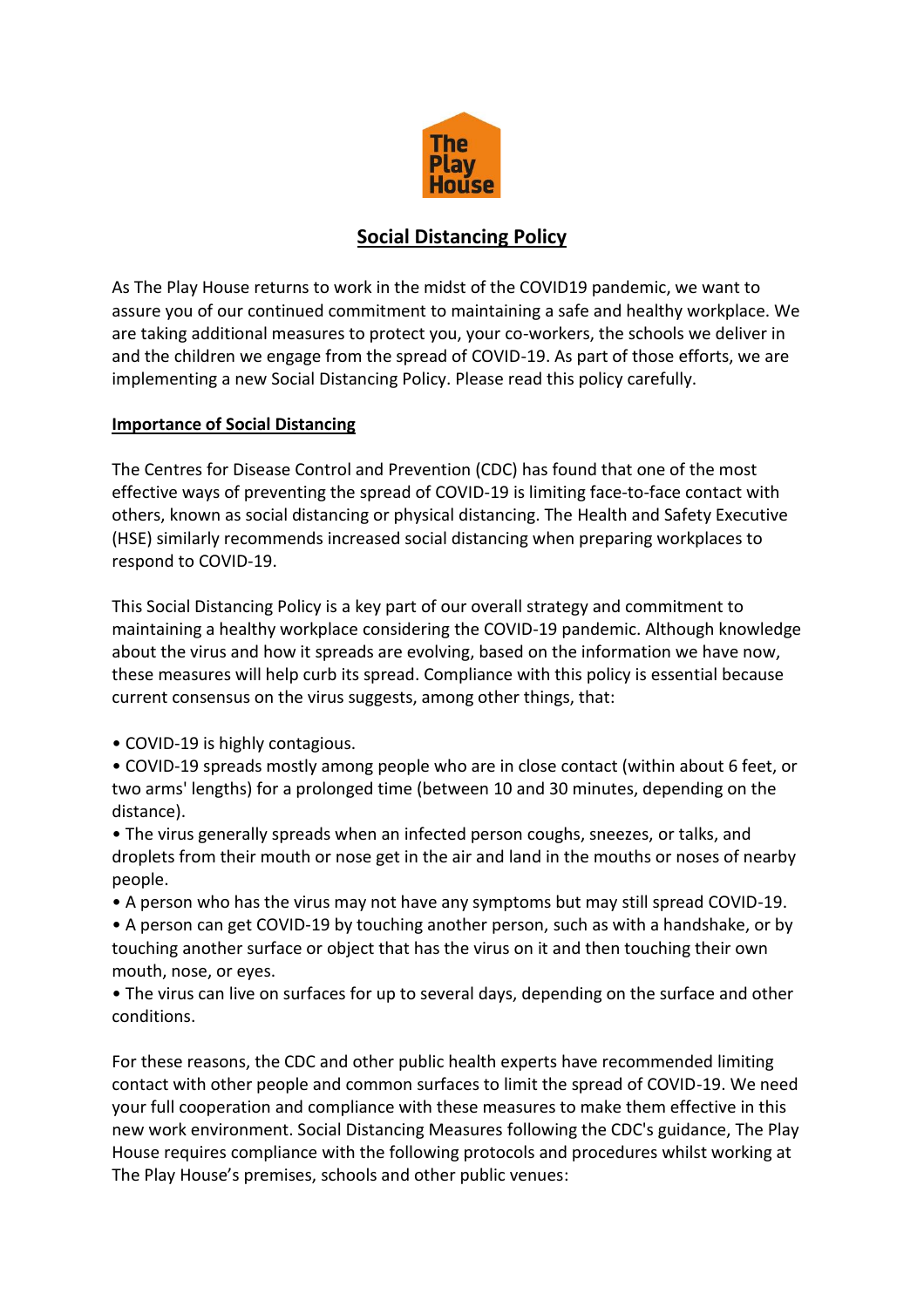• Schedule Changes: The Play House may change your schedule to minimize the number of employees in the workplace at any given time. These changes may involve any combination of:

- − alternate day work schedules;
- − staggered lunch and break times; and
- − staggered arrival and departure times;
- − use own transport to travel, only use public transport when there is no other option;
- − do not allow other employees to travel in your car unless it is necessary. If there is no other option the passenger must sit in the back of a car, the driver and all passengers must wear a face mask and car windows must be open.

• Six-Foot Distance. Maintain a six-foot distance from others when rehearsing, crossing paths or walking near others' work and delivery spaces. Observe all space markings and traffic flow directions.

• Have windows and doors open when in enclosed spaces.

• No Physical Greetings. Do not shake hands or greet others in any manner that requires physical contact (such as fist or elbow bumps). In the "new normal" this is considered polite, not rude.

• Maintain robust hand and respiratory hygiene. Wash hands regularly with soap and water for at least 20 seconds, dry hands thoroughly. Use a handkerchief for coughs and sneezes and dispose of the handkerchief appropriately. Avoid touching your face.

• Visitor Limitations. All personal visitors are prohibited until further notice, except in cases of emergency. All other visitors are prohibited unless they are essential to the performance of the job.

• Inform Laura Killeen, General Manager, of any health matters that maybe aggravated by COVID-19.

• Shared Supplies and Equipment. Do not share supplies and equipment. Limit the use of shared photo, video, and other equipment, such as cameras, lights, and scanners, to the extent consistent with necessity. If you need to use this equipment:

- − maintain a six-foot distance from others when waiting to use the equipment;
- − use hand sanitizer before and after each use;
- − use disposable gloves provided when using shared equipment; and,
- − disinfect equipment with wipes before and after each use on all touch surfaces.
- Be Flexible. Adhere to new guidelines as they emerge, as this issue is new and evolving.